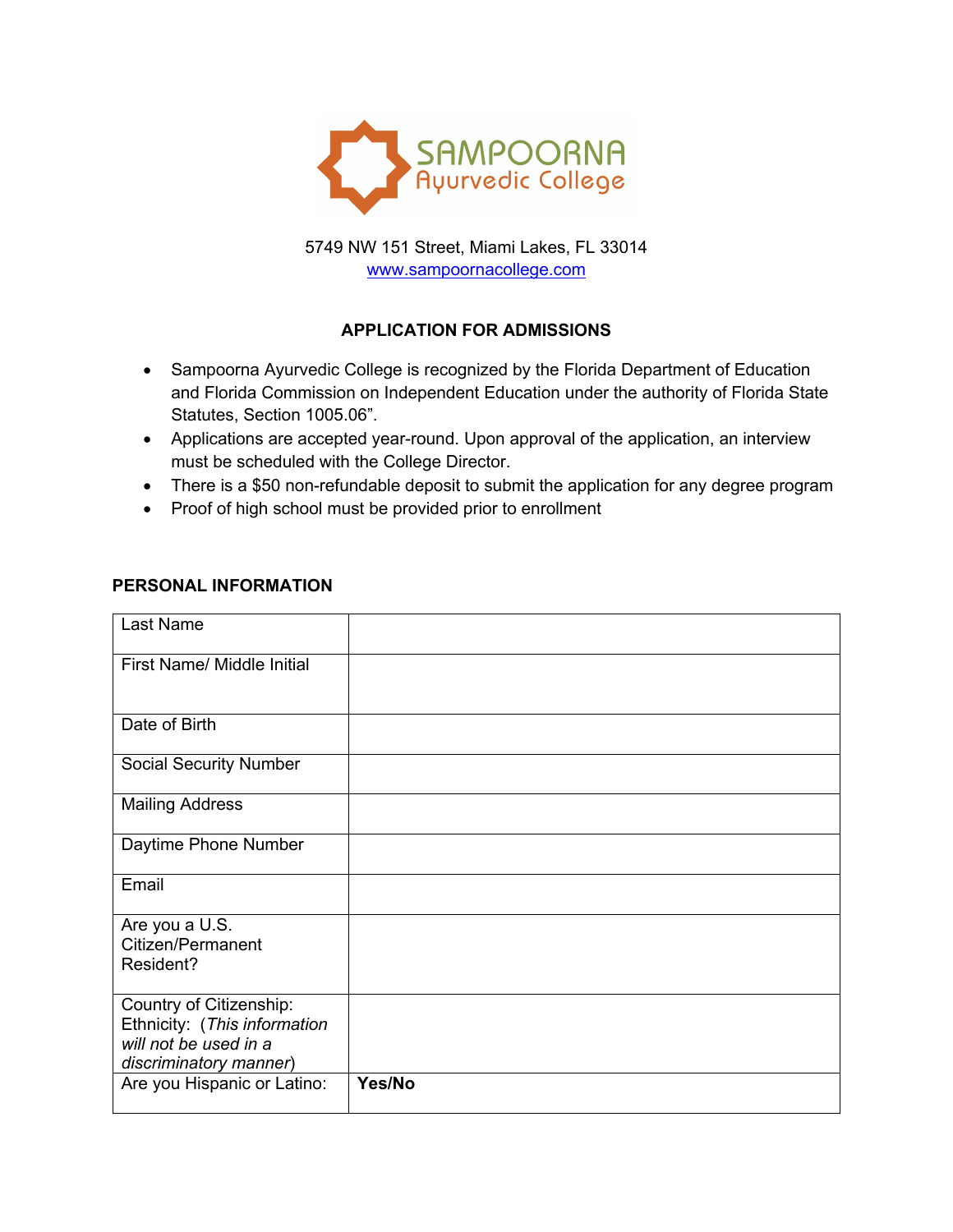| How would you describe<br>your racial background:                                                               | Asian<br><b>Black African or American</b><br>American Indiano r Alaska Native<br>Native Hawaiian or other Pacific Islander<br>White |
|-----------------------------------------------------------------------------------------------------------------|-------------------------------------------------------------------------------------------------------------------------------------|
| Are you employed?                                                                                               |                                                                                                                                     |
| Where?                                                                                                          |                                                                                                                                     |
| Name of supervisor?                                                                                             |                                                                                                                                     |
| How did you hear about<br>Sampoorna Ayurvedic<br>College?                                                       |                                                                                                                                     |
| Did a student or graduate<br>refer you? If so, please tell<br>us who so that we can send<br>a proper thank you. |                                                                                                                                     |

#### **EDUCATIONAL INFORMATION**

- You will need to supply the school with proof of High School Graduation or the equivalent.
- Verification of a high school level of education or equivalent is required.
- A copy of your High School diploma, transcripts, or equivalent will be needed to complete the admissions process.

| Do you have a high school diploma or |  |
|--------------------------------------|--|
| equivalency?                         |  |
|                                      |  |
| <b>HIGH SCHOOL</b>                   |  |
| Name of high school                  |  |
|                                      |  |
| Address of high school               |  |
|                                      |  |
| Date of graduation                   |  |
|                                      |  |
| GED/Other equivalency: Location/Date |  |
| Completed                            |  |
| <b>COLLEGE</b>                       |  |
| Name of college                      |  |
|                                      |  |
| Address of college                   |  |
|                                      |  |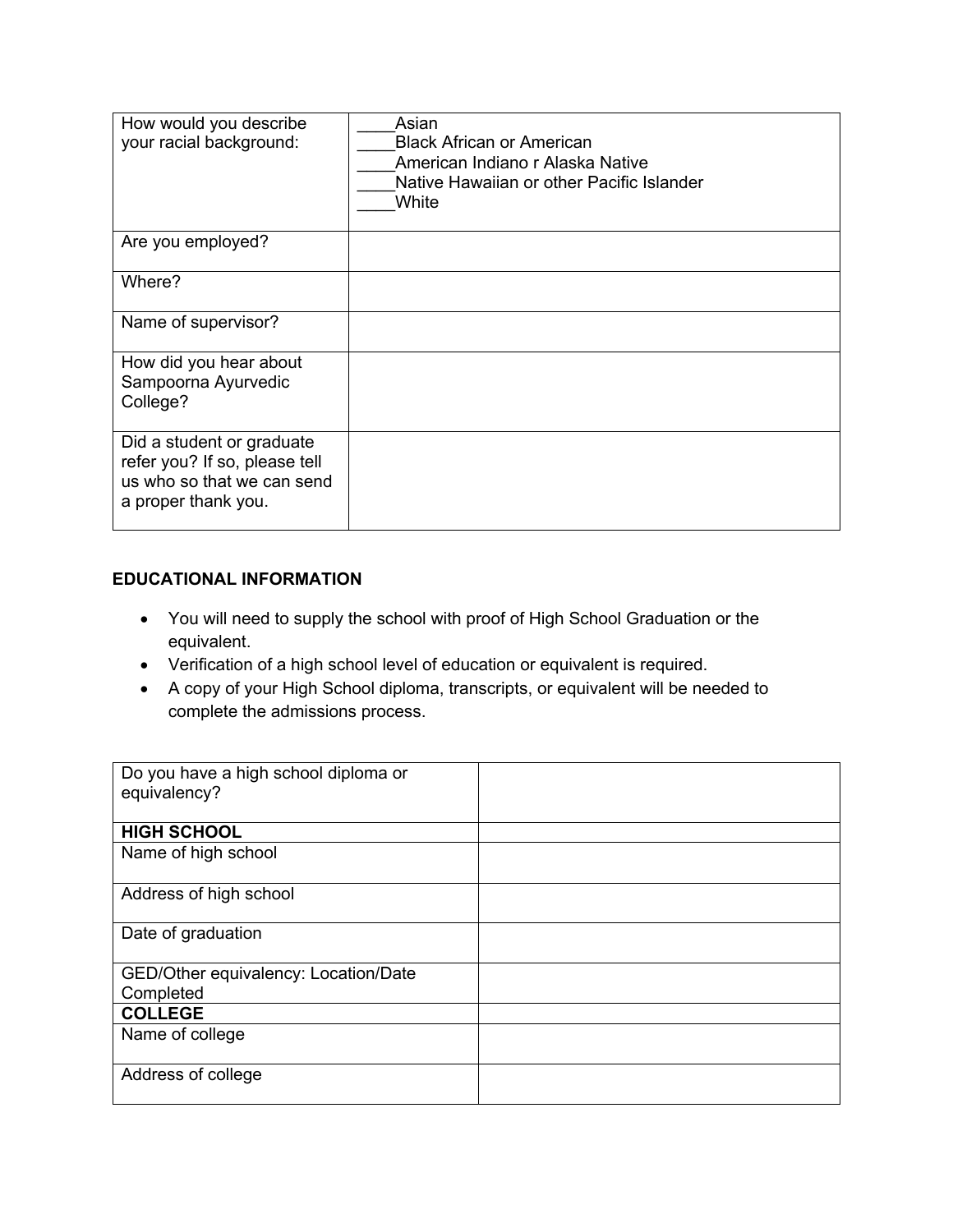| Date of graduation (if applicable)                                                                                  |                                 |
|---------------------------------------------------------------------------------------------------------------------|---------------------------------|
| Are you transferring an Anatomy/Physiology<br>course? (Official transcripts and/or certificate<br>must be provided) |                                 |
| If applying for an ayurveda program, have<br>you ever been enrolled in another Ayurvedic<br>school or program?      | Yes/No<br>If yes please specify |

## **ENROLLMENT INFORMATION**

Please check which program and level you would like to enroll in and desired start date

| <b>Desired Start Date</b> |                                                           |
|---------------------------|-----------------------------------------------------------|
| Program                   |                                                           |
| Ayurveda                  | Ayurvedic Health Counselor                                |
|                           | <b>Ayurvedic Practitioner</b>                             |
|                           | Doctorate Degree in Ayurvedic Medicine (Ayurvedic Doctor) |

### **DISCIPLINE INFORMATION**

| Have you ever been<br>placed on probation,<br>suspended, removed,<br>dismissed or expelled<br>from any school or<br>academic program? If<br>yes, please explain. | Yes/No<br>If yes please specify |
|------------------------------------------------------------------------------------------------------------------------------------------------------------------|---------------------------------|
| Other than traffic<br>offenses have you ever<br>been convicted of a<br>misdemeanor, felony or<br>other crime? If yes,<br>please explain.                         | Yes/No<br>If yes please specify |